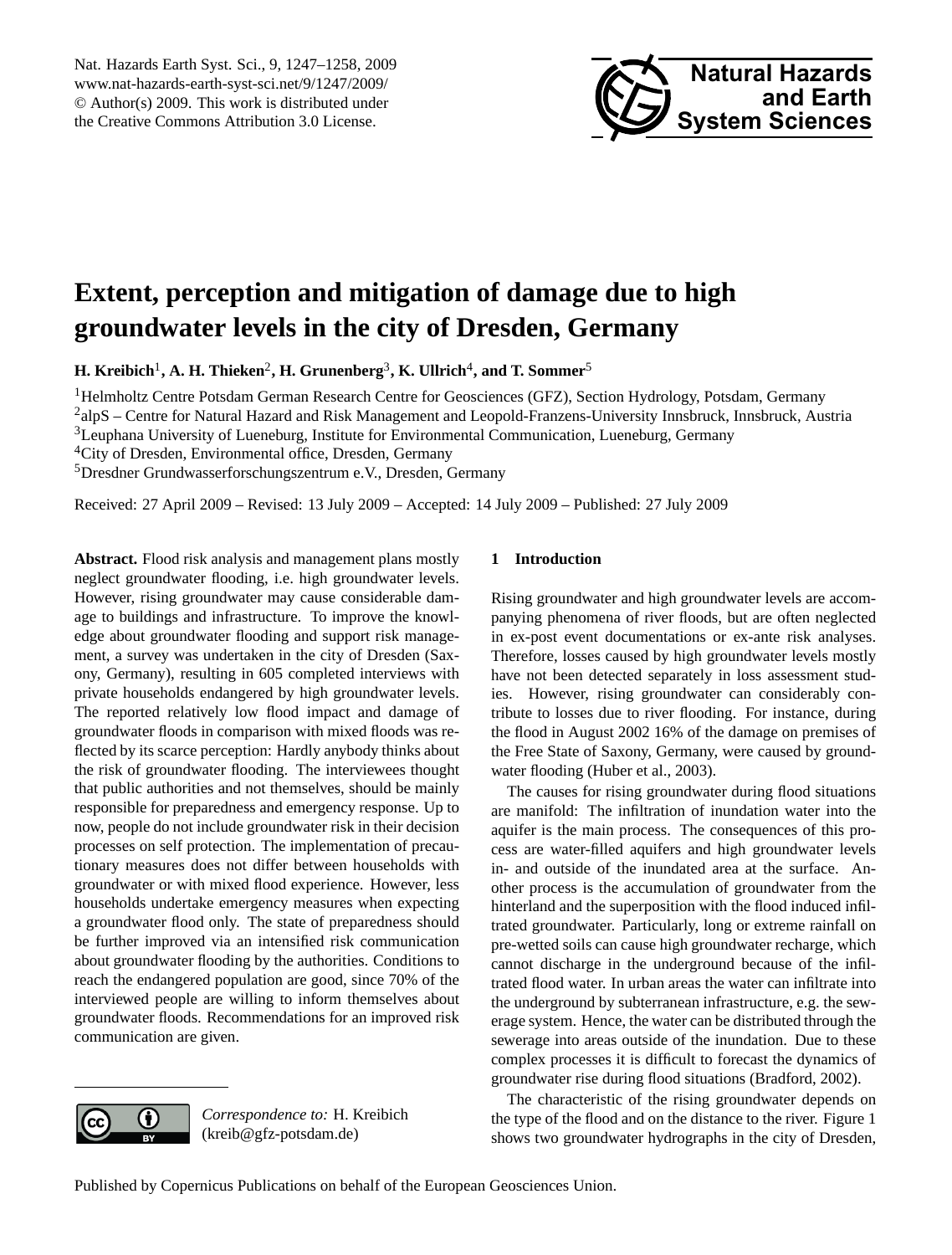

Fig. 1. Hydrographs of groundwater levels and the water level of the Elbe River in Dresden (Top: monitoring well 400 m away from the Elbe River; bottom: monitoring well 1.2 km away from the Elbe River; Data source: Saxon Regional Agency of Environment and Geology).

the capital of the Free State of Saxony in Germany, during the flood events in August 2002 and in April 2006. Coupled modelling of groundwater dynamics have shown that the steep hydrograph of the Elbe River in August 2002 and the pre-event rainfall on wet soil were the reason for the fast rising groundwater (Sommer et al., 2009). Close to the river, the groundwater reacts relatively quickly (Fig. 1, top); farther away from the river the groundwater rises slowly and can stay on a high level over a long time (Fig. 1, bottom). In spring 2006 the same monitoring wells show much lower groundwater levels than in August 2002, which was due to the significantly less severe Elbe flood and hardly any rain before the event (see Kreibich and Thieken, 2008b, for descriptions and a comparison of the two flood events).

An important parameter influencing the amount of damage due to rising groundwater is the depth to groundwater table. The lower the depth to groundwater table, the higher the risk for subsurface parts of buildings and infrastructure to be damaged. Therefore, the minimum depth to groundwater table gives a first indication of potential subsurface losses. The type of damage due to high groundwater levels differs depending on whether or not the water enters the building (Kreibich and Thieken, 2008a). Examples for damage due to water contact or capillary rise are a destruction of wooden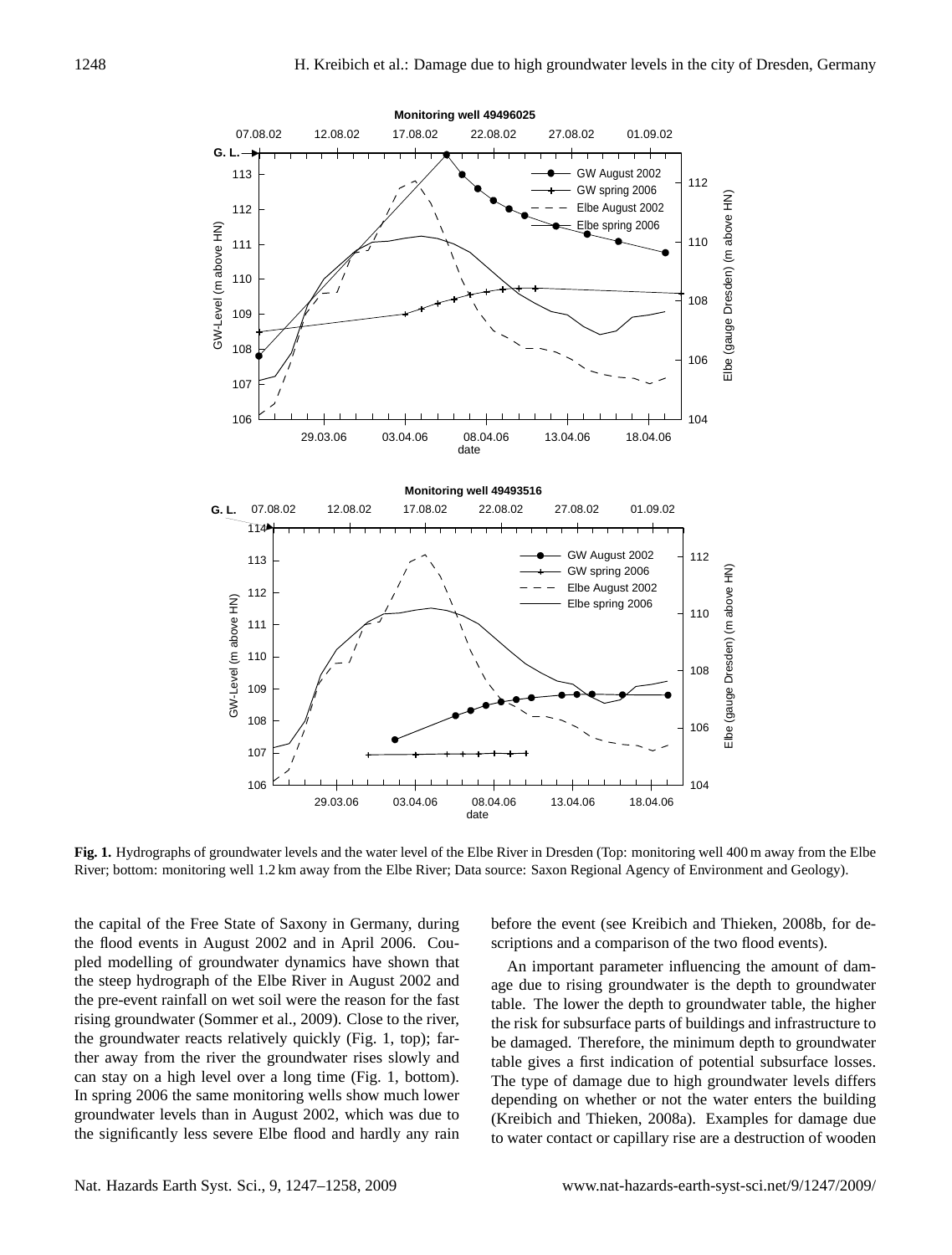floors or panelling, a damage to the heating system or damage of contents. Examples for damage due to buoyancy or lateral pressure are a demolition of the base-plate or a destruction or destabilization of the building. Additionally, the presence or absence of contamination of the groundwater and the duration of the groundwater induced inundation at the building makes a difference (Kreibich and Thieken, 2008a).

Mitigation measures can be differentiated between permanent and temporary measures (LH DD, 2005; Sommer, 2007). In areas with constantly high groundwater levels permanent measures like an appropriate construction are required. Examples are the avoidance of cellars or the waterproofed construction of cellars by tanking (e.g. waterproof concrete tanking or constructions with a waterproof skin i.e. bitumen sealing). In other areas temporary measures which are only employed in the case of a groundwater flood event are appropriate. Examples are the reduction of dangerously high groundwater levels via pumping with protection wells or the flooding of cellars to create counter pressure. Damage mitigation via temporary measures relies on a functioning warning system and good preparedness (Thieken et al., 2007; Kreibich and Thieken, 2008b).

There are no regulations about official responsibilities for subsurface groundwater flood protection. In addition, flood insurance does commonly not cover losses due to groundwater flooding in Germany (Thieken et al., 2006). Thus, undertaking precautionary measures demands self dependent action by the potentially affected population. Neither the state, the federal states (provinces), nor the communities are liable for groundwater flood damage to private property. However, people only act if they are aware of the risk of rising groundwater and if they are informed about the possibility, effectiveness and cost of private precautionary measures (Grothmann and Reusswig, 2006). Therefore, the municipal administration, e.g. the environment agency, needs good knowledge about the subsurface flood risk to identify groundwater flood endangered areas, e.g. in general development plans, to take the risk into account before and during underground construction work and to inform the people at risk about mitigation measures. For the performance of effective emergency measures in the case of an event, a groundwater-monitoring programme with a warning system is a precondition. For the municipal administration it is an important challenge to create preparedness and keep it at a high level, which may be achieved via an efficient risk communication programme. However, there is surprisingly little knowledge about the perception of groundwater flood risk so far. The nature of this risk is clearly different from other hydrological risks, leading to a number of hypotheses about its specific pattern of perception. In comparison to surface water flooding, there are essentially four features that characterise the perception of groundwater flooding:

1. *No visibility*: Groundwater is only rarely visible and so it is not a part of our everyday life even though it is common knowledge that groundwater is everywhere and that it somehow impacts our lives. In our perception groundwater is thus always "somewhere down there".

- 2. *Minimal disaster potential*: Groundwater does not entail enough potential risk to create a disaster and this affects its presentation in the media. As a risk it is "unexciting", that is, slow, long-lasting, at times expensive but hardly a danger to life.
- 3. *Nescience*: There is too little, even a complete lack of factual knowledge about groundwater in the general population. Little is known about the modalities and movements of groundwater. Ignorance about a risk normally leads to diffuse anxieties. However, its lack of visibility and the minimal disaster potential of groundwater flooding lead to a high degree of trivialization.
- 4. *Intervention possibilities*: Groundwater flooding can rarely be combated in joint actions, as for example river flooding is by the erection and maintenance of dikes by a threatened community. Precautionary measures against groundwater flooding are largely an individual matter.

This characteristic perception has implications for the risk communication of groundwater flooding: for instance, the basics about groundwater have to be communicated at first, so that those who might be affected can develop a certain amount of responsibility for risk mitigation.

The objective of this study is to identify measures for the improvement of the management of groundwater floods. Extent, perception and mitigation of damage triggered by high groundwater levels are compared to damage caused by mixed floods (i.e. simultaneous or consecutive groundwater and other flooding like riverine and flash floods). Recommendations for an improved risk communication with a focus on groundwater floods are given.

## **2 Data and methods**

The investigation area is the city of Dresden in Germany, which was strongly affected by floods in August 2002 and spring 2006 (Engel, 2004; Belz et al., 2006; Kreibich and Thieken, 2008b). In August 2002 the water level of the Elbe River rose up to 9.40 m at the Dresden gauge resulting in an inundation area of  $25 \text{ km}^2$  (Fig. 2). In spring 2006 the flood reached a maximum water level of 7.49 m at the Dresden gauge, which caused considerably less inundation. A description of the hydrogeological situation of the city of Dresden is given in Sommer et al. (2009).

Representative telephone interviews with private households, which are endangered by high groundwater levels, were undertaken in the city of Dresden in August and September 2007. On basis of a list of streets and building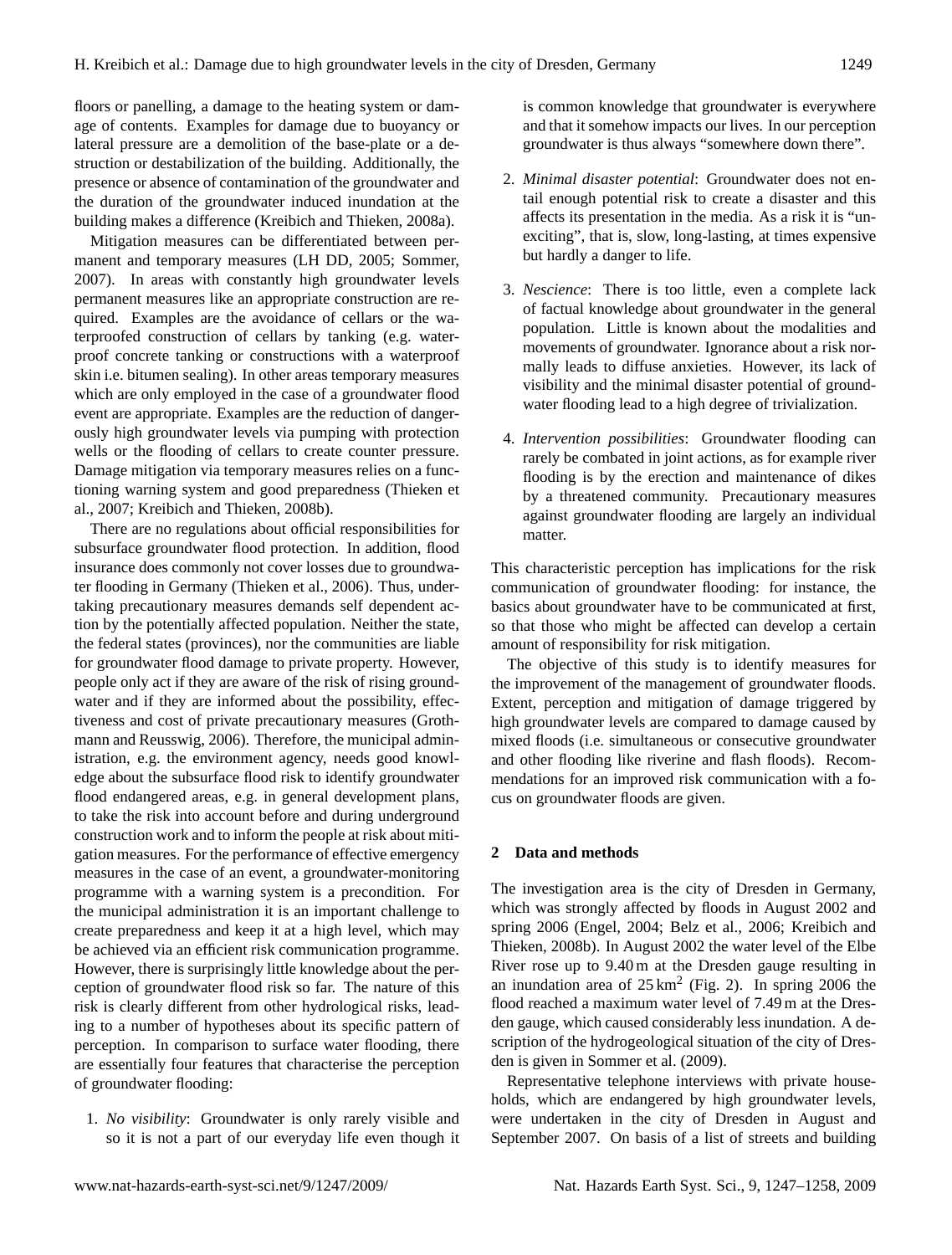

ing the flood in 2002 in Dresden, Saxony, Germany (Data sources: <sup>©</sup> Bundesamt für Kartographie und Geodäsie: municipal boundary, ATKIS ® Basis DLM; City of Dresden, Environmental office: **Fig. 2.** Areas of high groundwater level and inundated areas durgroundwater levels, inundated area in 2002).

It was aimed at a resulting data set, which contains a majornumbers within the area of high groundwater levels, i.e. areas with a depth to groundwater table of less than three meters between August 2002 and February 2003 (Fig. 2), building specific random samples of households were generated. ity of interviews with people who had been affected by high groundwater levels and possibly other flood types, and about 25% of interviews with people who have not yet experienced high groundwater levels, irrespective of other flood experience. Computer-aided telephone interviews were undertaken with the VOXCO software package [\(www.voxco.com\)](www.voxco.com) by the SOKO institute for social research and communication [\(www.soko-institut.de\)](www.soko-institut.de). The standardised questionnaire comprised around 70 questions, but not all questions were applicable in all cases. For most questions, a list of possible answers was given (with either a single answer or multiple answers possible). Questions about peoples' attitudes were evaluated on a four rank Likert-scale. An interview lasted 32 min on average. The questionnaire was structured into the following content oriented question-blocks: general introduction and filtering; flood impact parameters and resulting damage; building and residence characteristics; damage/risk perception; prevention, precaution and preparation; information and participation; risk management; and sociodemography.

The survey resulted in 605 completed interviews with private households, of which

- **–** 54 had no flood experience at all,
- **–** 97 had experienced various kinds of floods, except for groundwater floods,
- **–** 74 had experienced groundwater flooding, and had not been affected by other flood types lately, and
- **–** 380 had recently experienced simultaneous or consecutive groundwater and other flooding during one event (mixed flood).

The vast majority of households with groundwater flood experience  $(n=454)$  stated that their most recent experience was in 2002 ( $n=402$ , 89%), followed by the floods in 2006 ( $n=13$ , 3%) and 2007 ( $n=13, 3%$ ). Ten households were affected between 1967 and 2001, and 14 between 2003 and 2005 for the last time.

To better handle the information of the data set, answers concerning one particular topic were aggregated into one indicator variable. This was done for contamination, precautionary measures and emergency measures. The contamination indicator ranges from zero (=no contamination) to two (=multiple contamination including oil) according to Büchele et al. (2006). The indicators for precautionary and emergency measures simply consist of the number of performed measures.

Significant differences between two independent groups of data, e.g. groundwater and mixed flood cases, were tested by the Mann-Whitney-U-Test, significant differences between the four independent, differently experienced groups of people were tested by the Kruskal-Wallis-H test (Norusis, 2002). Principal component analysis (PCA) with varimax rotation was applied in order to investigate the correlation structure of the precaution influencing variables. A significance level of  $p < 0.05$  was applied. Statistical analyses were undertaken with the software SPSS for Windows, Version 11.5.1.

## **3 Results and discussion**

## **3.1 Flood impact and resulting damage**

To further characterise groundwater floods and to analyse whether characteristics of groundwater floods significantly differ from other floods, flood impact variables (i.e. water level, flood duration and contamination) of two data subsets were compared (Fig. 3). The two subsets contain households, which were only affected by groundwater floods and those that were affected by various flood types including groundwater, respectively. Significant differences exist for the water level above the cellar floor and the contamination of the flood water. While groundwater flooding causes an average inundation height of 68 cm above the cellar floor this value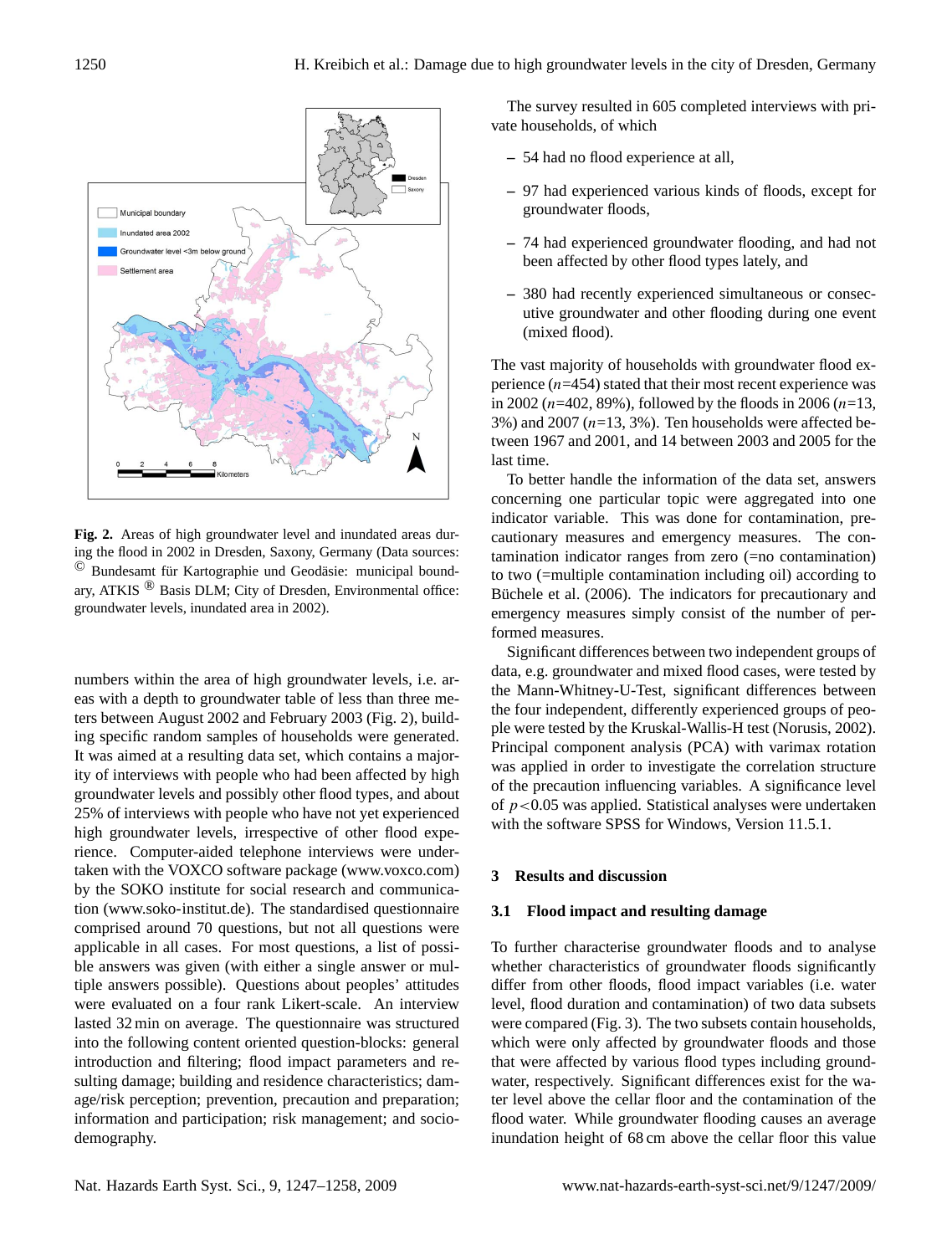

Fig. 3. Flood impact parameters ((A) water level; (B) duration; **(C)** contamination) for groundwater and mixed flood cases (bars=means; dots=medians and 25–75% percentiles).

amounts to 124 cm for mixed floods. The mean value of the contamination indicator is 0.27 for groundwater flooding and 0.52 for mixed floods. That means that the mean and median values for theses two variables are approximately twice as high in cases affected by mixed floods in comparison to cases that were only affected by groundwater floods (Fig. 3). Surprisingly, no significant difference was observed for flood duration (Fig. 3). Altogether, the flood impact is lower for groundwater floods in comparison to a mixed flood situation.



Fig. 4. Percentage of specific people in the groups who never  $(n=61)$  or often (n=133) think about the risk of groundwater flooding.

The lower flood impact is reflected by the information Except for the item "collapse of building parts" the percentage of cases with a specific structural damage is lower in the ever, the differences are only significant for the damage type "moisture penetration of building walls". This suggests that floor was affected. about structural damage and financial losses (see Table 1). data subset that comprises only groundwater flooding. Howin a great number of groundwater flood cases only the cellar

the losses for mixed flooding are around four to seven times Also the financial losses given as repair or replacement essus unter significantly sectional groundwater fissuing and mixed floods (Table 1). Again, in the case of groundwater flooding significantly less repair costs occur: The average building loss amounts to 8516 Euro in contrast to loss is 1000 Euro for groundwater flooding in contrast to 7571 Euro for mixed floods. More than 50% of the house-36 652 Euro for mixed flood cases and the average content costs differ significantly between groundwater flooding and holds affected by groundwater flooding only, had no monetary building or content losses (Table 1). That means that higher than losses due to rising groundwater although the flood impact variables only differ by a factor of two (see Fig. 3 and Table 1).

#### **3.2 Risk perception**

The relatively low flood impact and damage of groundwater floods is reflected by its scarce perception. 66% of the interviewed people only sometimes, rarely or never think about the risk of groundwater flooding. Particularly many people who were not affected by groundwater flooding before have never been thinking about it (Fig. 4 and Table 2). Additionally, more tenants, men, elderly and people without children have never been thinking about groundwater flooding (Fig. 4).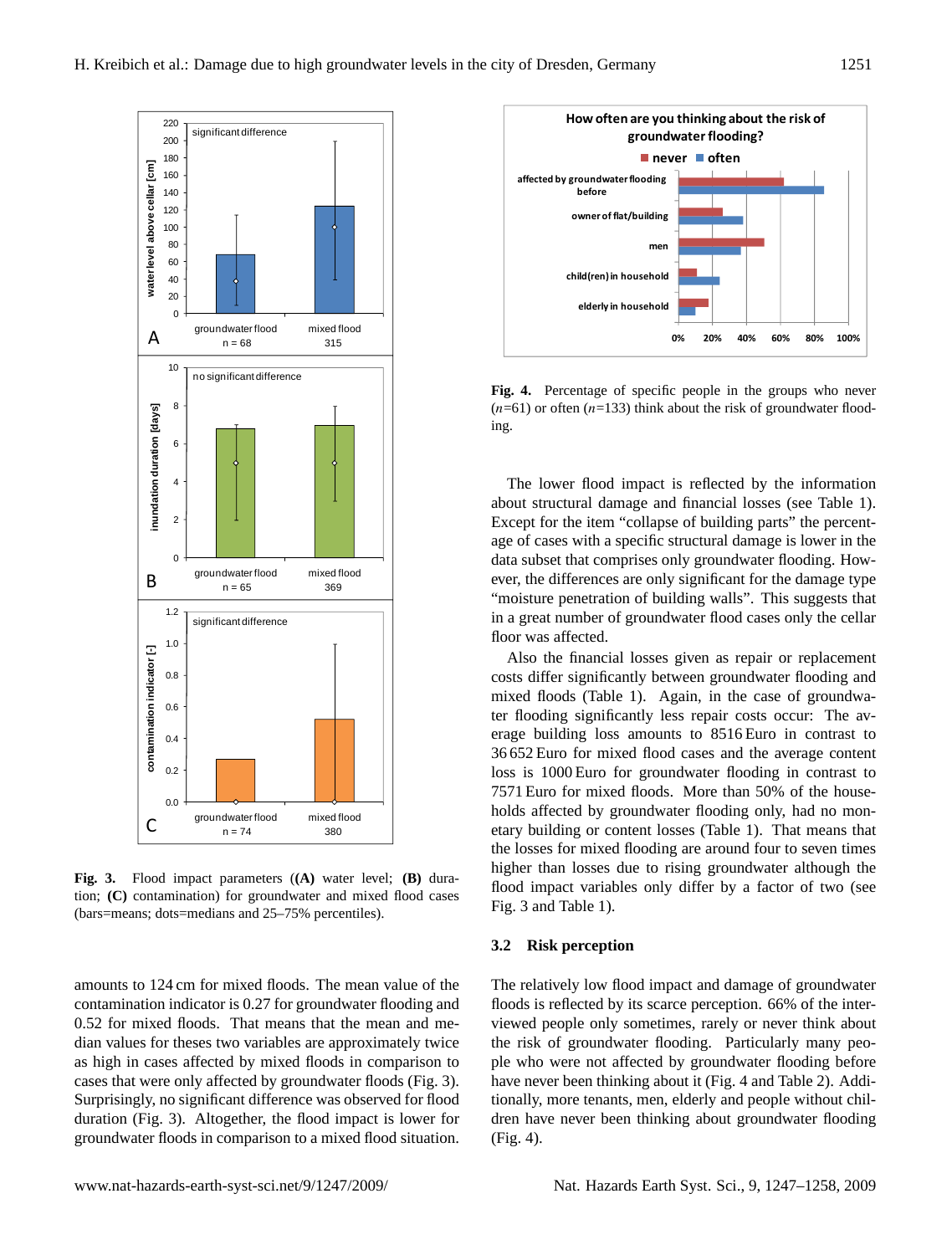| Table 1. Damage parameters in the two sub-datasets: I) households affected by groundwater flood only II) households affected by mixed |  |  |  |  |
|---------------------------------------------------------------------------------------------------------------------------------------|--|--|--|--|
| floods (* significant difference between the two subgroups).                                                                          |  |  |  |  |

|                                                                         | I) Groundwater<br>flood cases | II) Mixed flood<br>cases |
|-------------------------------------------------------------------------|-------------------------------|--------------------------|
| % of cases with a collapse of building parts                            | 4                             |                          |
| % of cases with large cracks, subsidence or deformation of the building | 10                            | 16                       |
| % of cases with small cracks in the building                            | 12                            | 23                       |
| % of cases with moisture penetration of building walls                  | $64*$                         | 83*                      |
| Mean (median) building loss $\lceil \mathcal{E} \rceil$                 | $8,516(0)$ *                  | 36,652 (5000)*           |
| Mean (median) contents loss $\lceil \in \rceil$                         | $1,000(0)*$                   | $7,571(500)*$            |

**Table 2.** Selected statements, e.g. attitudes which are significantly different in four subgroups: 1) people with no flood experience at all  $(n=54)$ ; 2) people which experienced various kinds of floods, except groundwater floods  $(n=97)$ ; 3) people which experienced groundwater flooding, and had not been affected by other flood types lately  $(n=74)$ ; and 4) people which recently experienced simultaneous groundwater and other flooding  $(n=380)$ .

| <b>Statements</b>                                                                                 | group 1 | group 2 | group 3 | group 4 |
|---------------------------------------------------------------------------------------------------|---------|---------|---------|---------|
| Percentage of people who<br>never think about the risk<br>of groundwater flooding                 | 38%     | 29%     | 14%     | 11%     |
| Percentage of people who<br>are "very much" interested<br>in riverine and<br>groundwater flooding | 33%     | 45%     | 31%     | 50%     |
| Percentage of people who<br>consider financial losses to<br>be "very bad"                         | 44%     | 55%     | 28%     | 38%     |
| Percentage of people who<br>consider repair and<br>replacement activities to<br>be "very bad"     | 22%     | 31%     | 20%     | 29%     |
| Percentage of people who<br>are willing to inform<br>themselves about<br>groundwater floods       | 59%     | 56%     | 69%     | 76%     |

On the other hand, there is a general interest in flood issues: 45% of the interviewed people with (mixed) flood experience stated that they are "very much" interested in the topic of riverine and groundwater flooding, whereas this is true for only one third of the people with no flood experience or with groundwater flood experience only (Table 2). This is in accordance with the finding that groundwater flooding is considered to be much less important than riverine flooding (Heinrichs and Grunenberg, 2009).

The statement "groundwater flooding is normal in Dresden, one is forced to accept the damage also in the future" is agreed on by 52% of the interviewed people. Apparently, the willingness to resist is not very common in the population.

Although public authorities can do little to protect the population and mitigate damage from groundwater flooding, they are nevertheless given the main responsibility for precaution and emergency measures (Table 3). Additionally, 46% of the interviewed people agree totally that affected people should organise themselves and help each other in the case of a groundwater flood event. Individual responsibility is least popular for precaution as well as for emergency response (Table 3). This shows a clear discrepancy between the objective situation and the perception of the risk situation.

In summary, hardly anybody cares about the risk of groundwater flooding and not many judge themselves responsible for mitigation measures.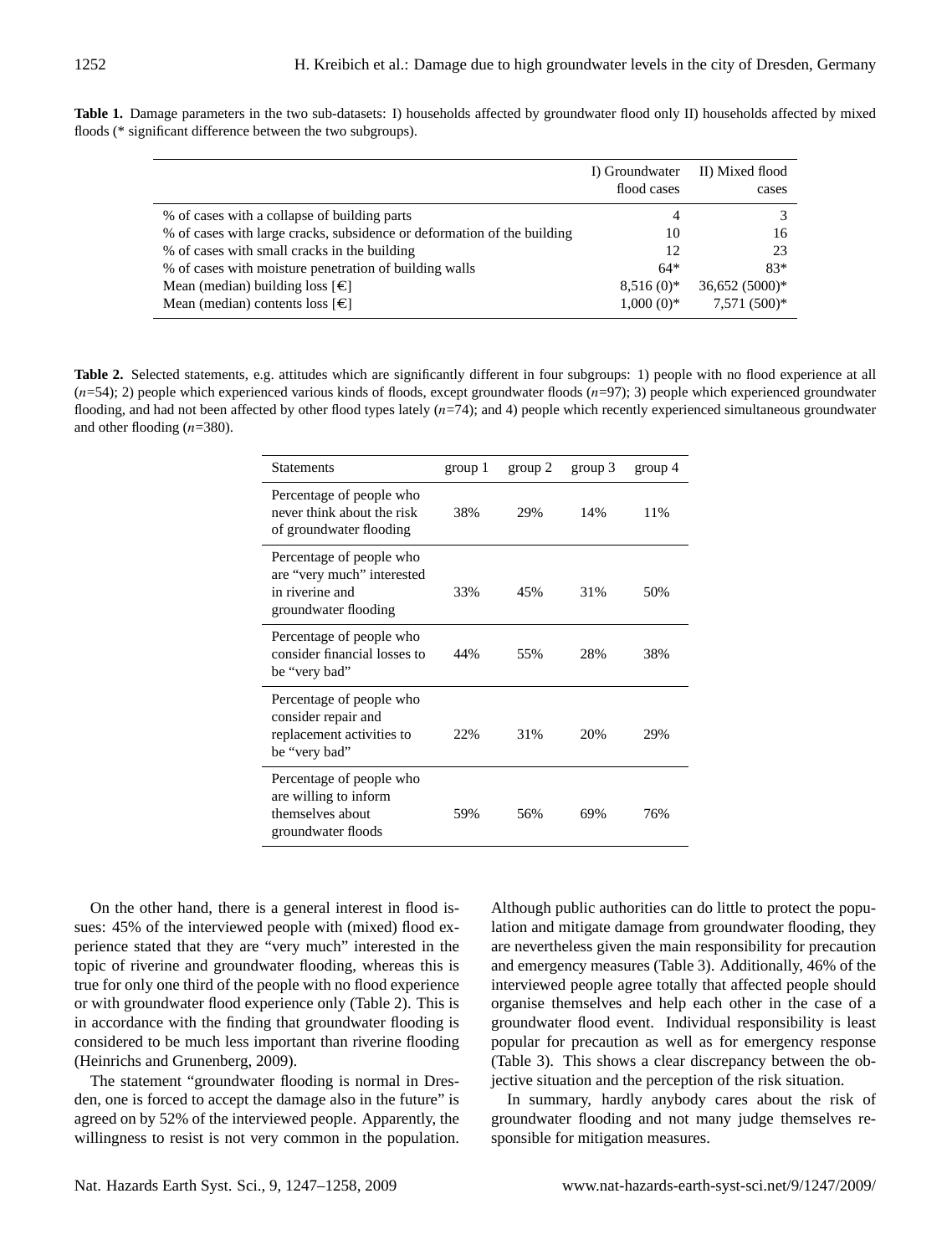**Table 3.** Percentages of answers to the question "Who should be responsible for the prevention against groundwater flooding? Please state how much you agree on the following statements."

| <b>Statements</b>                                                                                                    | total<br>agreement | partial<br>agreement | partial<br>disagreement | total<br>disagreement | don't<br>know |
|----------------------------------------------------------------------------------------------------------------------|--------------------|----------------------|-------------------------|-----------------------|---------------|
| Public authorities are<br>responsible for precaution<br>against groundwater<br>flooding.                             | 62.5               | 23.1                 | 7.9                     | 3.6                   | 2.8           |
| Everybody is individually<br>responsible for precaution<br>against groundwater<br>flooding.                          | 18.2               | 23.8                 | 21.7                    | 30.6                  | 5.8           |
| The endangered people<br>are jointly responsible for<br>precaution against<br>groundwater flooding.                  | 27.4               | 31.9                 | 17.2                    | 17.2                  | 6.3           |
| Public authorities are<br>responsible for emergency<br>control in the case of a<br>groundwater flood event.          | 65.6               | 22.1                 | 5.1                     | 3.6                   | 3.5           |
| Everybody is responsible.<br>for him-/herself in the<br>case of a groundwater<br>flood event.                        | 12.4               | 18.2                 | 31.2                    | 33.9                  | 4.3           |
| Affected people should<br>organise themselves and<br>help each other in the case<br>of a groundwater flood<br>event. | 46.3               | 33.2                 | 11.2                    | 7.1                   | 2.1           |

#### **3.3 State of private precaution**

The most popular precautionary measures which had been undertaken before as well as after the flood event by many households irrespective of the type of their flood experience were the adaptation of the cellar use, the storage of hazardous substances upstairs as well as the adaptation of the interior fitting in the cellar (Fig. 5). With only about 15%, surprisingly few households had collected information about flood precaution before the flood. However, this was the most popular measure undertaken after the flood.

There is basically no difference in the preparedness of households with groundwater or mixed flood experience (Fig. 5). The only exceptions relate to the measures of an adapted interior fitting in the cellar and constructural precaution. More households had adapted their interior fitting in the cellar before they experienced a groundwater flood (42%) in contrast to the ones which experienced a mixed flood (29%). Consequently, less households with only groundwater flood experience stated that it is not intended or not possible to undertake this measure (23%) in contrast to the households with mixed flood experience (36%). More households which had experienced a mixed flood undertook constructural improvements (retrofitting) after the flood (17%) in contrast to the ones which had experienced a groundwater flood only (8%).

The most popular emergency measures undertaken by more than 35% of the households irrespective of the experienced flood type were neighbourly help, putting moveable contents from the cellar to higher stories, installation of water pumps as well as the safeguarding of documents and valuables (Fig. 6). Only about 10% of the households did not undertake any emergency measures.

Generally, similar emergency measures were undertaken before or during a groundwater or mixed flood (Fig. 6). However, significantly less households which experienced only a groundwater flood safeguarded their documents and valuables (35%), switched off gas or electricity (31%), installed water pumps (43%) and created counter pressure e.g. via an artificial flooding of the cellar to avoid structural damage via buoyancy (0%), in contrast to households which experienced a mixed flood.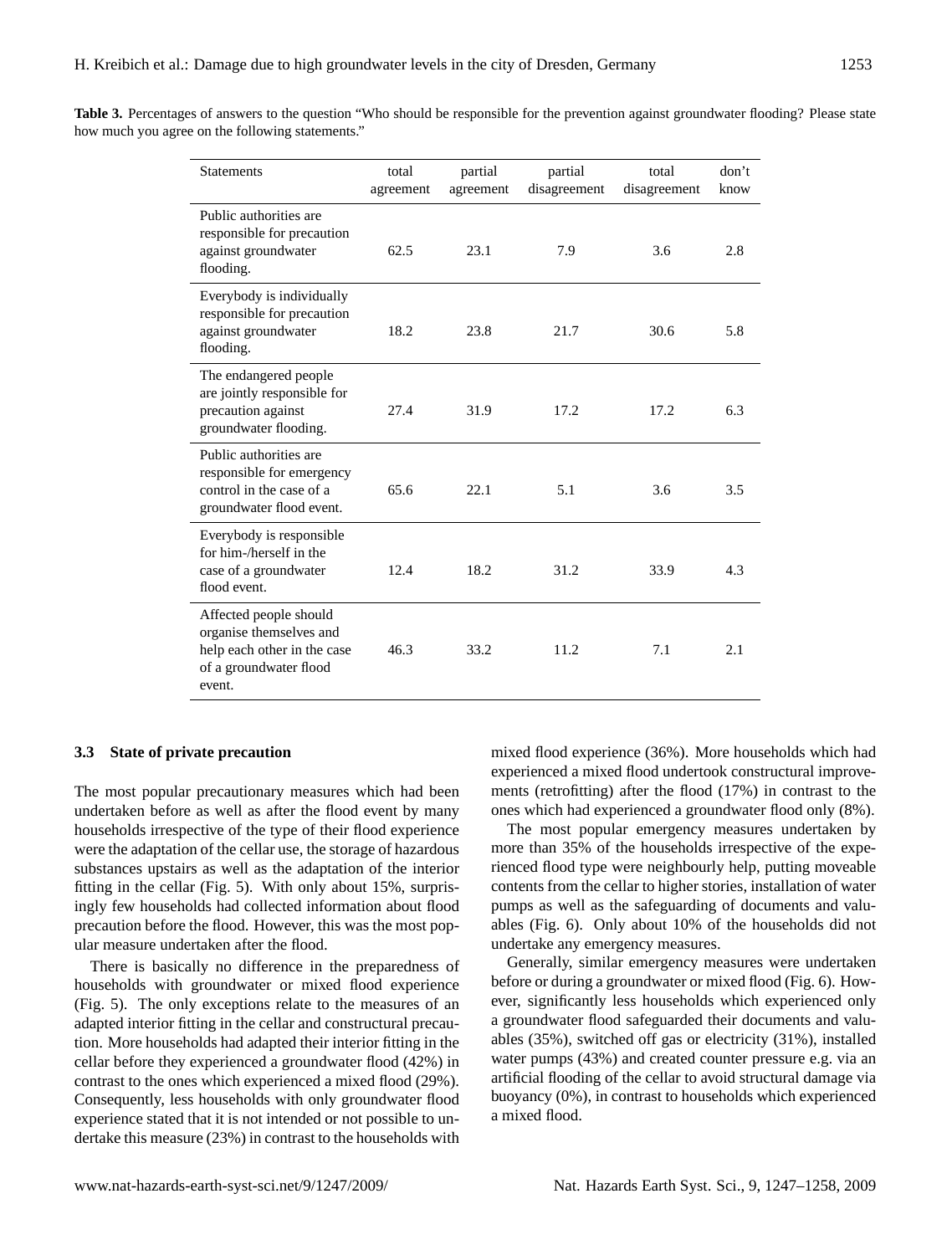

Fig. 5. Proportion of households, which undertook specific measures of precaution before, or during/after their last experienced groundwater flood event **(A)** or mixed flood event **(B)**, or which do not intend/for which it is not possible to undertake the measure (measures marked with a **\*** show a significant difference between groundwater and mixed flood cases).

To better understand the interaction between the variables that might influence the motivation to undertake precautionary and/or emergency measures a PCA was performed (Table 4). Six significant principal components were extracted, since there was a sharp bend in the scree plot at six components, where the eigenvalues clearly level off to the right of the plot. They account for 41% of the total variance. To assess which components strongly influence the motivation to undertake precautionary and/or emergency measures, the precautionary and emergency measures indicators were included in the PCA.

The first and second components are marked by high loadings of items that describe the perception of the interviewed households about the responsibility for precaution and emergency control (Table 4). The third component is particularly marked by high loadings of items characterising concerns about flooding, but also flood experience items and the item about the "appraisal of the probability to be affected by inundation due to an overloaded sewerage system in the future" have rather high loadings. Number of young persons and children in the household (as well as the ownership structure) are the dominating items in the fourth component. Items about the appraisal of future flood probability dominate the fifth component. The sixth component is marked by high loadings of two socio-economic items (perception of social rank of interviewee and ownership structure) additionally two flood experience items have rather high loadings (Table 4). The loadings of the two socio-economic items suggest that more tenants attribute themselves with a low social rank in comparison with homeowners.

Table 4 shows that the precautionary indicator has its highest loadings at the young persons/children component (4) and the component (6) that describes the perception of social rank (ownership structure and flood experience). The finding that the more young persons and children are in a household, the more precautionary measures were undertaken corresponds with Brenniman (1994), who found out that one-person households spent the least amount of money on flood protection measures, while households with six or more people spent the most. Additionally, it was shown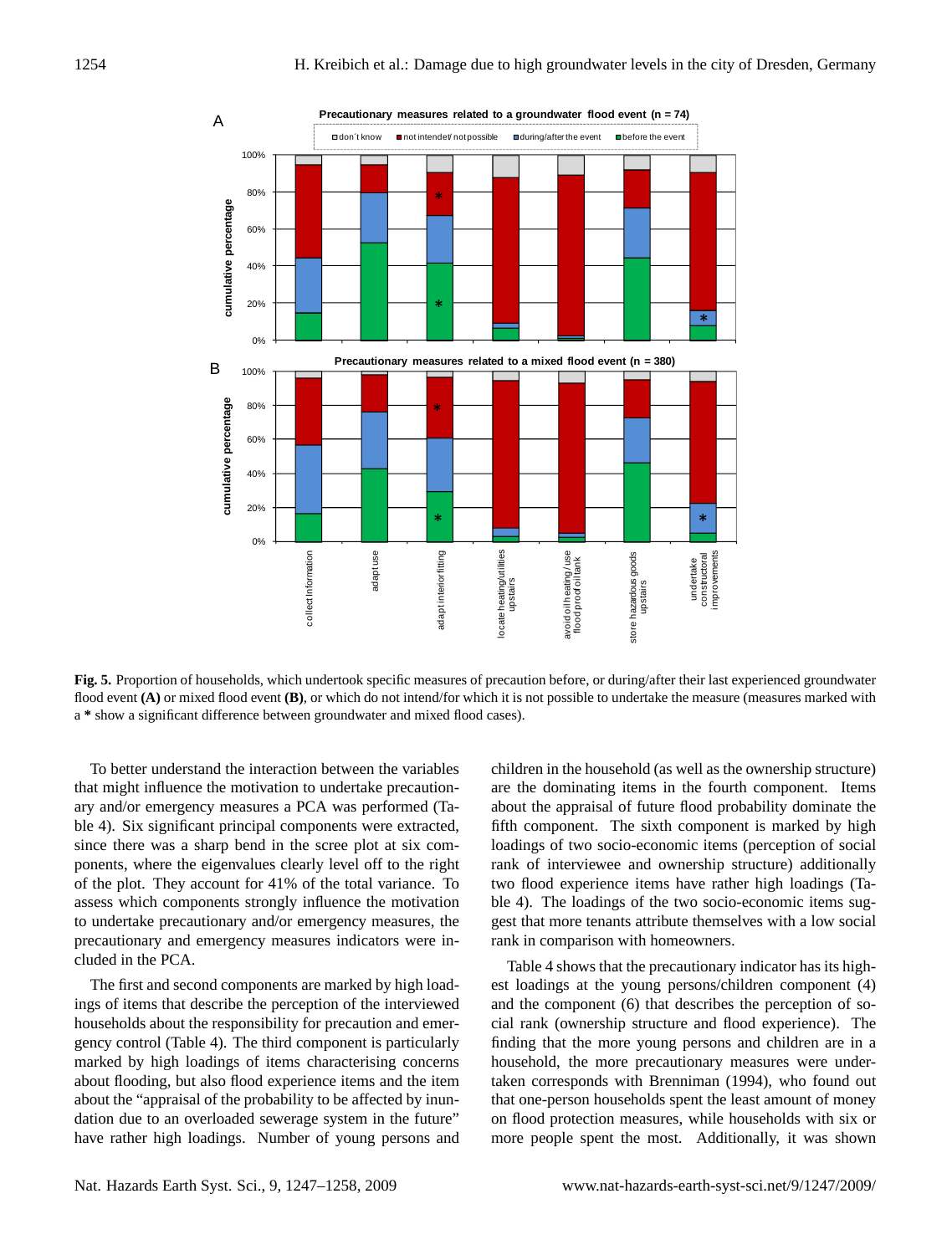

Fig. 6. Emergency measures performed by households (multiple answers possible, measures marked with a \* show a significant difference between groundwater and mixed flooding).

tionary indicator, the emergency measures indicator has its lic involvement procedur before, that homeowners are more likely to undertake precautionary measures in comparison with tenants (Kreibich et al., 2005; Grothmann and Reusswig, 2006; Thieken et al., 2007). Flood experience is a significant factor for the motivation to undertake precautionary measures (Kreibich et al., 2005; Grothmann and Reusswig, 2006; Siegrist and Gutscher, 2006, 2008; Thieken et al., 2007). As the precauhighest loadings at components four and six.

sures does not differ between households with groundwater the implementation of mitigation measures (Table 4). or with mixed flood experience. However, lesser households undertake emergency measures when expecting a ground-<br> **4 Conclusions** water flood only. Household characteristics like young persons/children in household or ownership structure influence the thinking about groundwater flooding (Fig. 4) as well as the In summary, the implementation of precautionary mea-

## **3.4 Risk communication**

Many people (57%) expect that public authorities provide general information about groundwater flooding. However, sion only 40% of the interviewed people judge the information presented by the authorities in Dresden to be extensive and for  $\frac{1}{20}$  wish that the authorities offer more information.  $\frac{1}{20}$  of the interviewed people are willing to inform themselves of the interviewed people are wining to inform themserves<br>about groundwater floods. Particularly people who were  $61\%$  wish that the authorities offer more information. 70% ter f

5; Grothmann and Reusswig, 2006; Thieken et flooding should be improved by the authorities, and condi-<br>Flood authorities is a similar factor for the string to under and have also prediction are seed. Moreover, by andertake precautionary measures (Krebben and mormation should be preferably radio, the vision and hews<br>5; Grothmann and Reusswig, 2006; Siegrist and papers (Table 5). In addition, the internet seems to be a relaaffected by a groundwater flood before are willing to do so (Table 2). Therefore, risk communication about groundwater tions to reach the endangered population are good. Means of information should be preferably radio, television and newstively good way to reach the population, whereas flyer, public involvement procedures or road shows and seminars are unfavorable.

#### **4 Conclusions**

Losses due to groundwater floods are significantly lower than low perception of groundwater flooding compared to sur- $\frac{61}{100}$ sponsible for precautionary and emergency measures. Up to sion processes on self protection. These results are clearly ter flooding should be intensified by the authorities. Con-Particularly people who were there is a general high interest in flood issues and 70% of the the ones due to mixed floods. This fact, overlaid with a face flooding leads to a reduced effort to mitigate the risk of groundwater flooding, i.e. not many judge themselves renow, people do not include groundwater risk in their deciin contrast to the perception and mitigation of (surface) river flooding. Therefore, risk communication about groundwaditions to reach the endangered population are good, since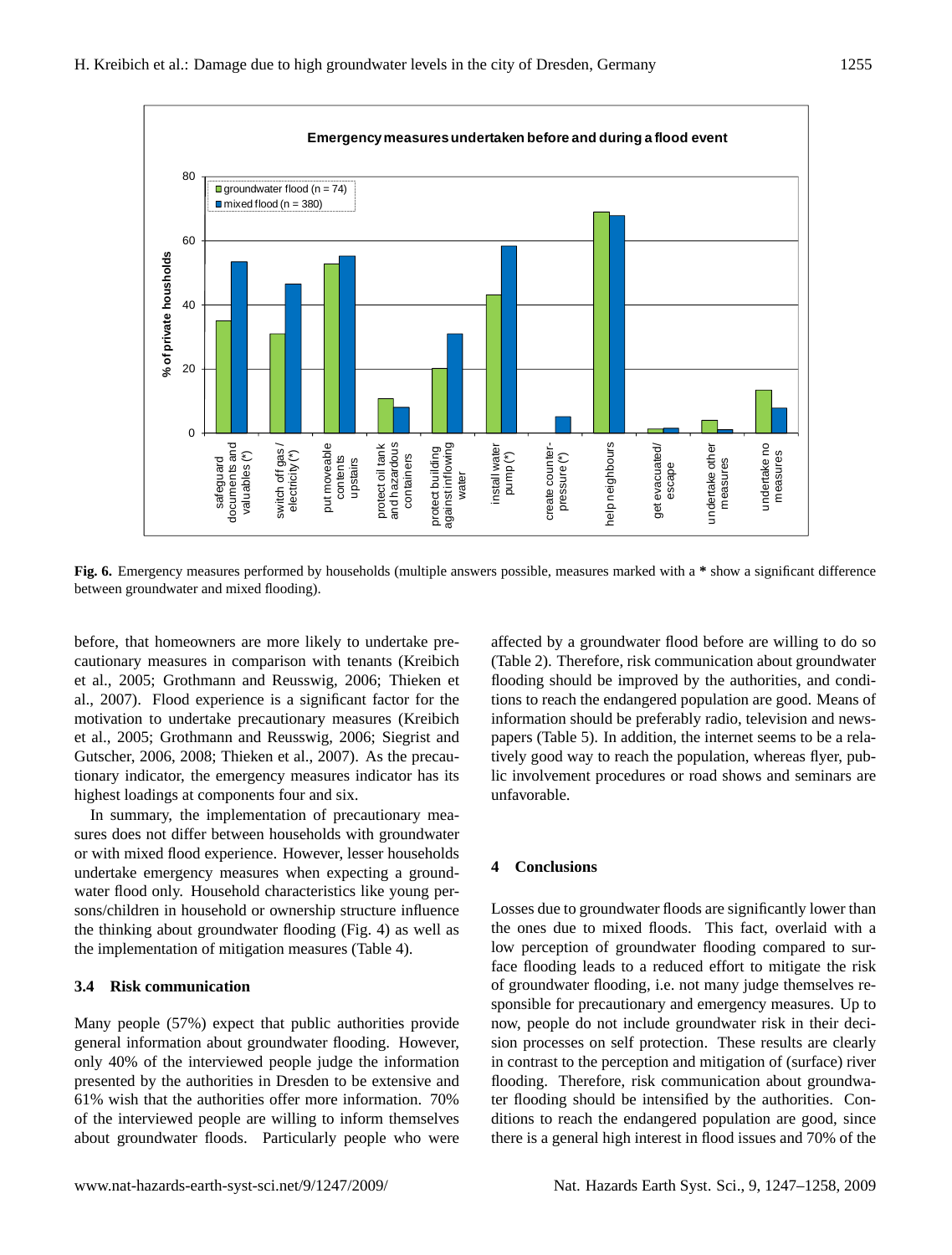**Table 4.** Component loadings for variables that might influence the motivation to undertake precautionary and/or emergency measures (principal component analysis with varimax rotation; total variance explained is 41%, number of valid cases is 116).

|                                       |                                                                                                                       | Components* |         |         |          |         |          |
|---------------------------------------|-----------------------------------------------------------------------------------------------------------------------|-------------|---------|---------|----------|---------|----------|
| Topics                                | Items                                                                                                                 | 1           | 2       | 3       | 4        | 5       | 6        |
|                                       | Latest event was a groundwater or mixed flood.                                                                        | 0.06        | $-0.03$ | 0.41    | $-0.04$  | 0.23    | 0.03     |
|                                       | Absolute monetary building loss caused by latest event.                                                               | 0.02        | $-0.03$ | 0.58    | 0.17     | $-0.05$ | 0.00     |
| Flood experiences                     | Absolute monetary contents loss caused by latest event.                                                               | 0.00        | $-0.02$ | 0.48    | 0.01     | $-0.04$ | $-0.21$  |
|                                       | Perception of quality of information about groundwater flood during                                                   | 0.01        | $-0.08$ | 0.03    | $-0.03$  | $-0.09$ | 0.47     |
|                                       | latest event.<br>Number of flood experiences before the latest event.                                                 | 0.01        | $-0.07$ | $-0.01$ | $-0.04$  | 0.01    | $-0.42$  |
|                                       |                                                                                                                       |             |         |         |          |         |          |
|                                       | Appraisal of the probability to be affected by groundwater flooding in<br>the future.                                 | $-0.01$     | $-0.07$ | $-0.03$ | $-0.12$  | 0.58    | 0.15     |
| Appraisal of future flood probability | Appraisal of the probability to be affected by riverine flooding of the<br>Elbe River in the future.                  | $-0.04$     | 0.12    | 0.05    | 0.04     | 0.89    | 0.00     |
|                                       | Appraisal of the probability to be affected by flash floods of the Elbe<br>tributaries in the future.                 | $-0.03$     | $-0.03$ | $-0.01$ | 0.06     | 0.56    | $-0.17$  |
|                                       | Appraisal of the probability to be affected by inundation due to an<br>overloaded sewerage system in the future.      | 0.01        | 0.17    | 0.44    | $-0.10$  | $-0.10$ | 0.33     |
|                                       | Appraisal of the probability to be affected by inundation due to a dyke                                               | $-0.08$     | $-0.10$ | 0.02    | $-0.19$  | $-0.06$ | $-0.11$  |
|                                       | beach in the future.                                                                                                  |             |         |         |          |         |          |
|                                       | General interest in flooding.                                                                                         | $-0.05$     | 0.22    | $-0.68$ | 0.04     | 0.01    | $0.01\,$ |
| Concerns about flooding               | Number of times worried about groundwater flooding.                                                                   | 0.20        | $-0.03$ | $-0.52$ | $0.20\,$ | 0.17    | 0.21     |
|                                       | Perception that public services are responsible for groundwater flood<br>precaution.                                  | 0.00        | 0.67    | 0.00    | 0.00     | $-0.14$ | 0.15     |
|                                       | Perception that all endangered people should jointly undertake                                                        | $-0.06$     | 0.53    | $-0.09$ | 0.07     | 0.09    | 0.02     |
| Perception about responsibility       | groundwater flood precaution.<br>Perception that groundwater flood precaution is everyone's own re-                   | 0.02        | 0.66    | $-0.07$ | $-0.20$  | $-0.11$ | 0.00     |
|                                       | sponsibility.<br>Perception that in the case of a groundwater flood public services are                               | 0.96        | $-0.03$ | 0.03    | 0.03     | $-0.04$ | $-0.01$  |
|                                       | responsible for emergency control.<br>Perception that in the case of a groundwater flood the affected people          | $-0.17$     | $-0.03$ | $-0.22$ | 0.22     | $-0.05$ | 0.39     |
|                                       | need to help each other and organise themselves.<br>Perception that in the case of a groundwater flood emergency mea- | $-0.06$     | 0.60    | 0.06    | 0.08     | 0.19    | $-0.02$  |
|                                       | sures are everyone's own responsibility.                                                                              |             |         |         |          |         |          |
|                                       | Expectance that public services undertake protection measures against<br>groundwater flooding.                        | 0.96        | $-0.04$ | 0.03    | 0.00     | $-0.04$ | $-0.02$  |
|                                       | Ownership structure: tenant or owner of flat/building.                                                                | 0.16        | $-0.03$ | 0.28    | 0.41     | 0.15    | $-0.41$  |
|                                       | Sex of interviewee.                                                                                                   | 0.20        | 0.24    | 0.00    | 0.14     | 0.17    | 0.29     |
|                                       | Year of birth of interviewee.                                                                                         | $-0.16$     | $-0.39$ | $-0.07$ | 0.35     | $-0.16$ | $-0.20$  |
|                                       | Number of people in household.                                                                                        | 0.00        | 0.00    | $-0.08$ | 0.30     | 0.03    | 0.01     |
|                                       | Number of young persons below 18 years old in household.                                                              | $-0.05$     | $-0.13$ | 0.00    | 0.74     | $-0.14$ | $-0.04$  |
| Socio-economic structure of household | Number of children below 6 years old in household.                                                                    | $-0.04$     | $-0.05$ | 0.09    | 0.69     | $-0.12$ | $0.08\,$ |
|                                       | Number of persons above 75 years old in household.                                                                    | 0.07        | 0.45    | $-0.31$ | $-0.12$  | $-0.12$ | $-0.12$  |
|                                       | Highest graduation of interviewee.                                                                                    | $-0.31$     | $-0.08$ | 0.22    | 0.21     | $-0.38$ | 0.04     |
|                                       | Perception of social rank of interviewee.                                                                             | 0.05        | 0.05    | $-0.01$ | 0.04     | 0.26    | 0.55     |
| Precautionary measures                | Precautionary indicator (number of precautionary measures under-<br>taken before and after the latest event).         | 0.11        | 0.17    | 0.05    | 0.38     | 0.22    | $-0.34$  |
| Emergency measures                    | Emergency measures indicator (number of emergency measures un-<br>dertaken before and during the latest event).       | $-0.06$     | $-0.14$ | 0.23    | 0.42     | 0.04    | $-0.58$  |

<sup>∗</sup> bold values indicate variables with absolute loadings>0.4.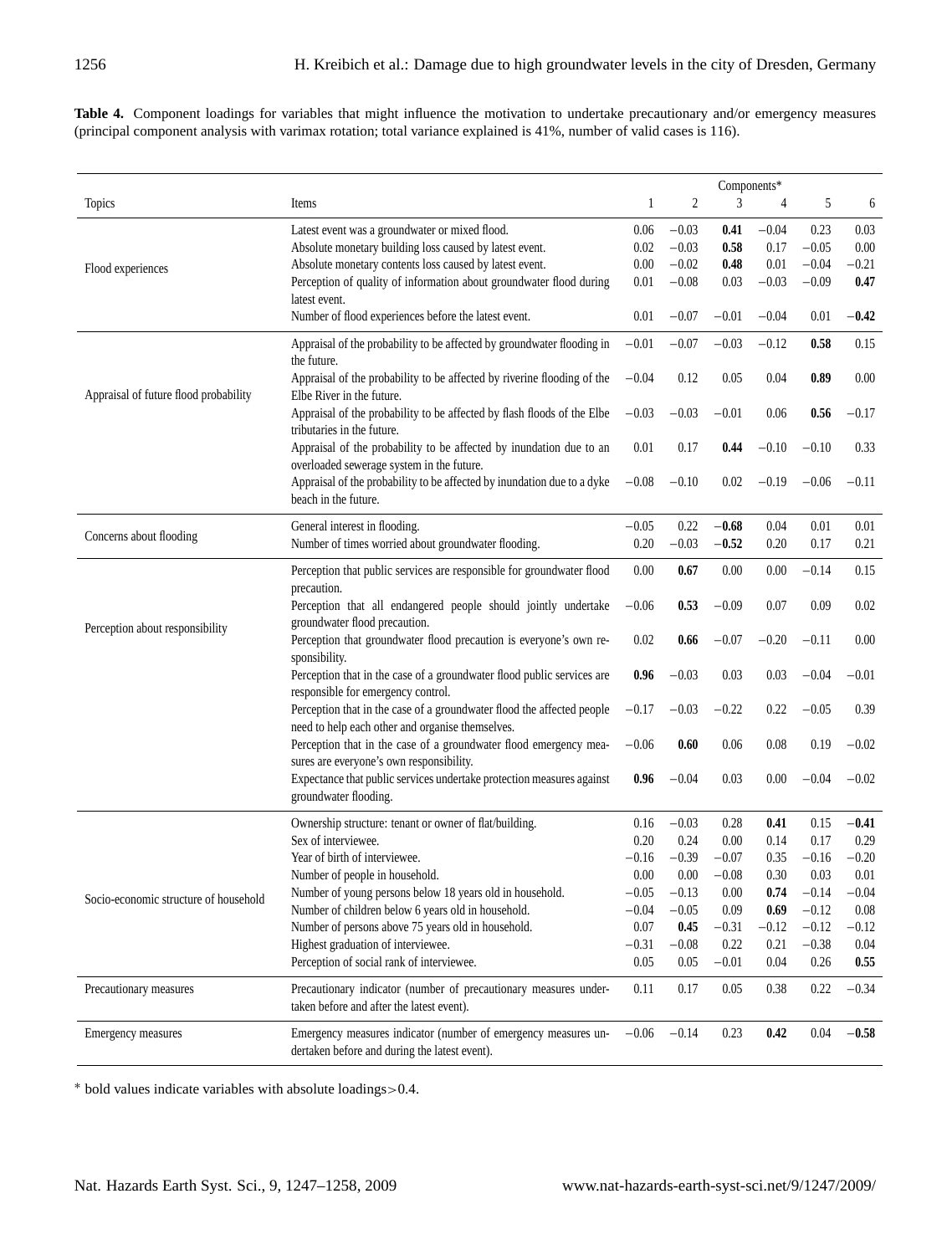|                               | very<br>important | rather<br>important | rather<br>unimportant | totally<br>unimportant | don't<br>know |
|-------------------------------|-------------------|---------------------|-----------------------|------------------------|---------------|
| Radio                         | 70.9              | 23.5                | 3.8                   | 1.3                    | 0.5           |
| Television                    | 59.8              | 29.9                | 6.6                   | 2.8                    | 0.8           |
| Newspapers, magazines         | 49.3              | 37.7                | 7.1                   | 5.1                    | 0.8           |
| Information by authorities    | 46.9              | 36.9                | 9.1                   | 5.5                    | 1.7           |
| Internet                      | 34.7              | 23.6                | 12.9                  | 20.8                   | 7.9           |
| Personal communication        | 32.2              | 30.7                | 23.3                  | 12.1                   | 1.7           |
| Flyer                         | 25.8              | 35.2                | 21.8                  | 15.7                   | 1.5           |
| Public involvement procedures | 19.3              | 32.7                | 21.8                  | 14.4                   | 11.7          |
| Professional journal          | 12.7              | 20.5                | 37.4                  | 27.6                   | 1.8           |
| Road shows, seminars          | 11.6              | 28.3                | 34.4                  | 23.6                   | 2.1           |
| <b>Books</b>                  | 8.8               | 19.0                | 35.9                  | 33.9                   | 2.5           |

**Table 5.** Percentages of answers to the question "How important for you are the following means of information to gain knowledge about groundwater flooding before an event?"

interviewed people are willing to inform themselves about groundwater floods.

The following recommendations for an improved risk communication with a focus on groundwater floods can be given on basis of the undertaken investigations: Since there is almost no awareness of the subject, any efforts to develop an understanding of risk among those endangered by groundwater flooding are welcome. However, communication should primarily concentrate on the necessity of individual preparedness. To motivate people to undertake mitigation measures, it is not advantageous to only point out the economic benefits arising from prevention measures against groundwater flooding, but also to focus on the ideal losses, e.g. mementos, that might occur. Traditional media, especially radio, television and newspapers, should be used to awaken the population's interest in taking action to protect themselves and to let them know where they can find more detailed information, for example in the internet. Communication campaigns should focus on particular social-groups, like tenants or singles. Additionally, people who have not been affected by groundwater flooding recently should be particularly addressed.

*Acknowledgements.* Survey and data analysis were undertaken within the project MULTISURE – Development of Multisequential Mitigation Strategies for Urban Areas with Risk of Groundwater Flood. We thank the German Federal Ministry for Education and Research (BMBF) (no. 0330755) and the German Research Centre for Geosciences (GFZ) for financial support.

Edited by: A. Schumann Reviewed by: two anonymous referees

#### **References**

- Belz, J. U., Burek, P., Matthäus, H., Rudolf, B., Vollmer, S., and Wiechmann, W.: Das Hochwasser der Elbe im Frühjahr 2006 (The Elbe Flood at Spring 2006), Report, Federal Agency of Hydrology, Koblenz, Germany, Report No. BFG-1514, 2006.
- Bradford, R. B.: Volume-duration growth curves for flood estimation in permeable catchments, Hydrol. Earth Syst. Sci., 6, 939– 947, 2002,

[http://www.hydrol-earth-syst-sci.net/6/939/2002/.](http://www.hydrol-earth-syst-sci.net/6/939/2002/)

- Brenniman, G. R.: Flood damage in the upper des Plaines river basin of northeastern Illinois, The Environmental Professional, 16, 73–78, 1994.
- Büchele, B., Kreibich, H., Kron, A., Thieken, A., Ihringer, J., Oberle, P., Merz, B., and Nestmann, F.: Flood-risk mapping: contributions towards an enhanced assessment of extreme events and associated risks, Nat. Hazards Earth Syst. Sci., 6, 485–503, 2006,

[http://www.nat-hazards-earth-syst-sci.net/6/485/2006/.](http://www.nat-hazards-earth-syst-sci.net/6/485/2006/)

- Engel, H.: The flood event 2002 in the Elbe river basin: causes of the flood, its course, statistical assessment and flood damages, Houille Blanche, 2004(6), 33–36, 2004.
- Grothmann, T. and Reusswig, F.: People at risk of flooding: Why some residents take precautionary action while others do not, Nat. Hazards, 38(1–2), 101–120, 2006.
- Heinrichs, H. and Grunenberg, H.: Klimate Change and the Society, The Perspective of Adaption Communication, VS-Verlag, Wiesbaden, 2009.
- Huber, G., Hiller, G., and Braune, A.: Concepts of Flood Control Measures for the Buildings of Free State Saxony in the Historical Town of Dresden, in: Flood-After-treatment Groundwater, Proceedings of the Status Workshop 8 October 2003, Dresden, 57–61, 2003.
- Kreibich, H., Thieken, A. H., Petrow, Th., Müller, M., and Merz, B.: Flood loss reduction of private households due to building precautionary measures – lessons learned from the Elbe flood in August 2002, Nat. Hazards Earth Syst. Sci., 5, 117–126, 2005, [http://www.nat-hazards-earth-syst-sci.net/5/117/2005/.](http://www.nat-hazards-earth-syst-sci.net/5/117/2005/)
- Kreibich, H. and Thieken, A. H.: Assessment of damage caused by